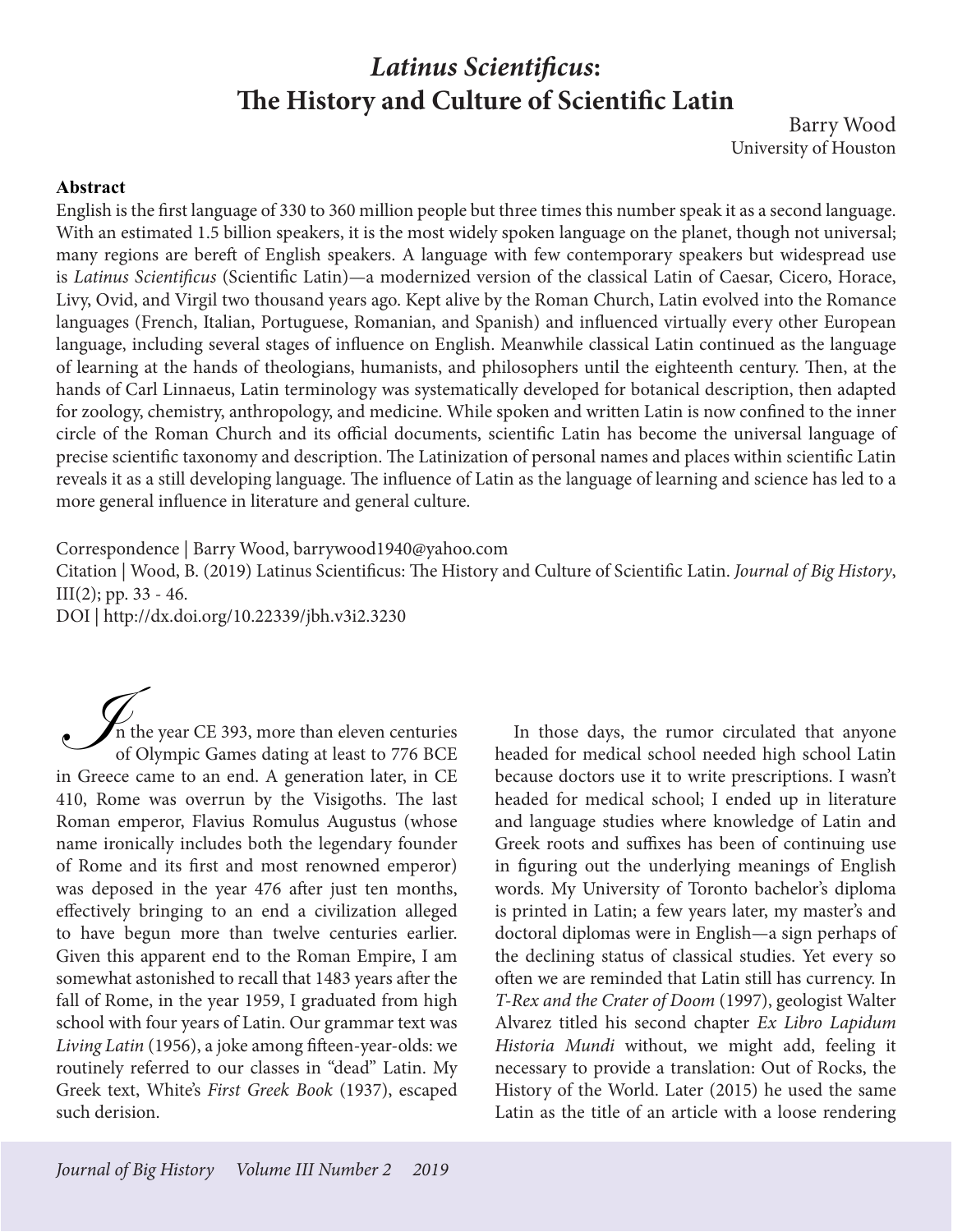in his subtitle, "Reading History Written in Rocks," an aptitude that underlies virtually everything Alvarez has written. For readers unfamiliar with Latin, T-Rex is an abbreviation for *Tyrannosaurus rex*, The Tyrant King of Lizards, a name that provides an introduction to this paper.

Though the spoken language gradually disappeared, morphing into descendant languages across southern Europe, the Latin language is still with us. Beginning somewhere in the misty history of Rome traditionally founded in the eighth century BCE— Latin evolved a vocabulary, power, and artistry that resulted in a remarkable historical, philosophical, and literary tradition. It could have died with the Roman Empire but instead it lived on and thrived, adapting to new uses, and was eventually transformed into *Latinus Scientificus,* Scientific Latin. This paper traces this evolution which is woven through the history of Western civilization, the rise of science, and modern culture. It is an evolution understood in bits and pieces, primarily by linguists, but it has a place in the history of thought, western culture, and big history.

Taxonomic Latin was pioneered and developed by Carl Linnaeus (1707-1778). Today, a modernized and much expanded Latin is now the global language of science—specifically the source of terminology in biology, including both botany and zoology. Using Linnaean binomial nomenclature, 1.2 million terrestrial, ocean plant, and animal species have been named out of an estimated 8.7 million, meaning that an estimated 86% of species on Earth and 91% in the ocean have yet to be named (Mora 2011). Approximations of time and cost to complete this work run into hundreds of years and billions of dollars. Collectively, completing this scientific inventory may be the most extensive project in any language, with no end in sight if the aim is to name and classify all living things: the estimate for microbial species ranges from 100 billion to one trillion.

The use of Latin and Greek dominates the formulation of scientific terminology; there really are no other sources for scientific descriptors. But the

creation of scientific words is not simply a matter of random borrowing; it has developed into a systematic linguistic process.

**Illustration 1.** Roland Wilbur Brown's book, *Composition of Scientific Words*, at 882 pages, provides some indication of the process of science word creation and the extent of scientific terminology developed from Latin and Greek.



The story of how Latin survived the demise of the Roman Empire to become the medium for this vast enterprise constitutes a cultural history of great interest that includes its extension into other sciences: anthropology, chemistry, geology, and medicine. Latin, along with an infusion of borrowed Greek, was an evolving language throughout the Roman era (753 BCE-CE 476), but the classical Latin that later scholars admired and emulated dates from its central period, 100 BCE to CE 50. During the European Renaissance, scholars idealized classical Latin and writings of this era. Julius Caesar's *De Bello Gallicus* (On the War in Gaul) is simple and strikingly clear; one thinks of Hemingway in English. Cicero's *De Natura Deorum* (On the Nature of the Gods) and Livy's multi-volume *History of Rome* provide the benchmarks for classical prose. In poetry, Horace's *Odes*, Virgil's *Aeneid*, Ovid's *Metamorphoses*, and Lucretius' *On the Nature of Things* define the artistic power of the Roman language. During the later imperial era, Latin declined somewhat in expression and power, and is known as *Latinus vulgare* (Common Latin). It is best understood as the spoken language of Roman soldiers, settlers, and conquered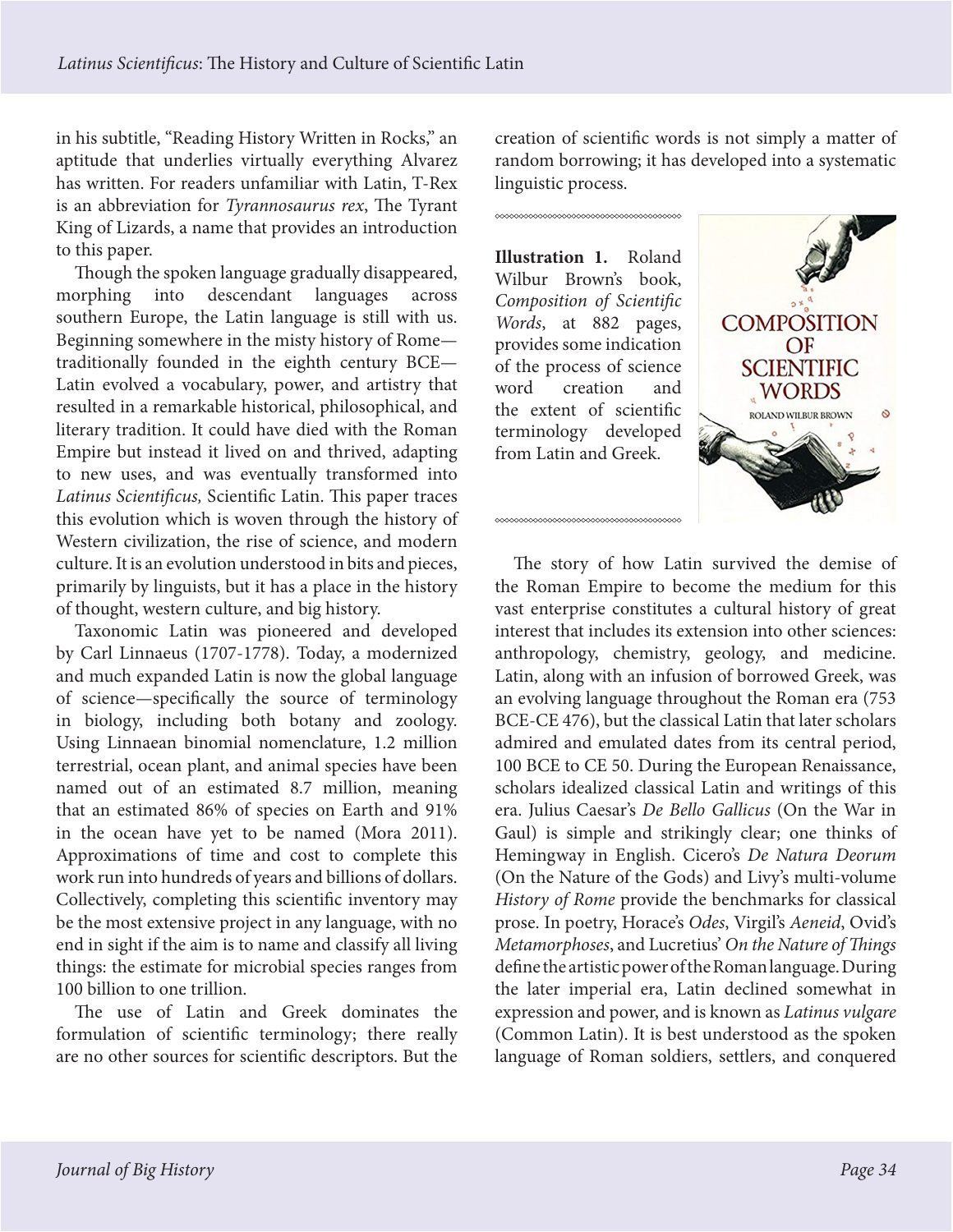people, particularly in Southern and Western Europe. Isolated from stabilizing written forms and influenced by earlier indigenous tongues, Common Latin quickly developed into separate languages known today as the Romance languages: French, Italian, Portuguese, Romanian, and Spanish—this last having the second largest number of speakers in the world today after English. Characteristics unique to Classical Latin noun declensions, verb conjugations, verbs at the end of sentences with inflection the key to meaning—have largely disappeared in these descendants. Word order of noun-verb-object with extended use of prepositions has become a major key to meaning.

Apart from these descendants, the influence of *Latinus vulgare* is evident in loanwords in almost every other European language: Albanian, Czech, Danish, Norwegian, Polish, Russian, Slovakian, Swedish, and Ukranian. This influence of common Latin vocabulary, if not its artistry, traces to its adoption as the sacred language by the Roman Church. The conversion of the Emperor Constantine in CE 312 effectively defined Christianity as the official religion of the Roman Empire a century and a half before its fall, adding authority to all Christian writings across Europe. The earliest New Testament gospels were composed in *Vetis Latina* (Old Latin), but in 382 Pope Damasus commissioned Jerome to do a complete translation into Latin which is now known as the *Versio Vulgata*, the "version commonly used," abbreviated to The Vulgate, which was so widely recognized that it was eventually confirmed as the official Bible of the Roman Church at the Council of Trent (CE 1545-1563). Through the first fifteen centuries of the Common Era, continuation of Latin in the Romance languages and its use by the Church made Latin the most influential language in Europe.

Latin itself is a descendant of earlier tongues broadly grouped as "Italic," most of which, like Etruscan, are long extinct. Tracing language to ultimate origins may be impossible because spoken words are ephemeral: they disappear into thin air, and written language extends no more than 5000 years into the past. It has been a feat of ingenuity that we have reconstructed the parent of the Italic languages, and indeed of a dozen other branches, to a hypothetical Indo-European (IO) parent estimated to have been spoken between 6000 and 8000 years ago somewhere in the region of the Black Sea.

Original Indo-European roots can be reconstructed from the vocabularies of living Indo-European languages and known sound changes to produce a tentative Indo-European vocabulary.

This does not mean that we instantly recognize every descendant of Indo-European; a first glance at the Germanic tongues does not suggest an affinity with Latin. With several millennia of isolated evolution, the Germanic and Italic branches had become mutually unintelligible by the early cenrturies of the Common Era, at which point we can identify a Latin word that has crept into German as a foreign presence. This is where Latin first begins its influence on English.

 It began during the Imperial Era following the deification of Augustus (27 BCE) with Latin vocabulary seeping into West Germanic on the Continent, then carried into Britain by the Angles, Saxons, and Jutes. Approximately 175 Latin words borrowed from Latin into West Germanic survived loss on the Continent and obsolescence or extinction in England to become embedded in Old English (Serjeantson, 1935, 271- 277). A second influence occurred following the recall of the Roman military from England (CE 410). Between then and the Norman Conquest (CE 1066): another 500 Latin loanwords recognizable today found their way into Old English (Serjeantson, 277-288). A substantial cluster of religious words in English originated with the transfer of Christianity directly to Britain: Latin *apostolus*, *credo*, *crucem*, *discipulus*, and *martyr* survive as apostle, creed, crucifix, disciple, and martyr.

Following what purist linguists Thomas Algeo and John Pyles (2005, 124) called "the great catastrophe of the Norman Conquest," a third wave of Latin influence occurred through Norman French, the language of a newly installed monarchy and aristocracy imposed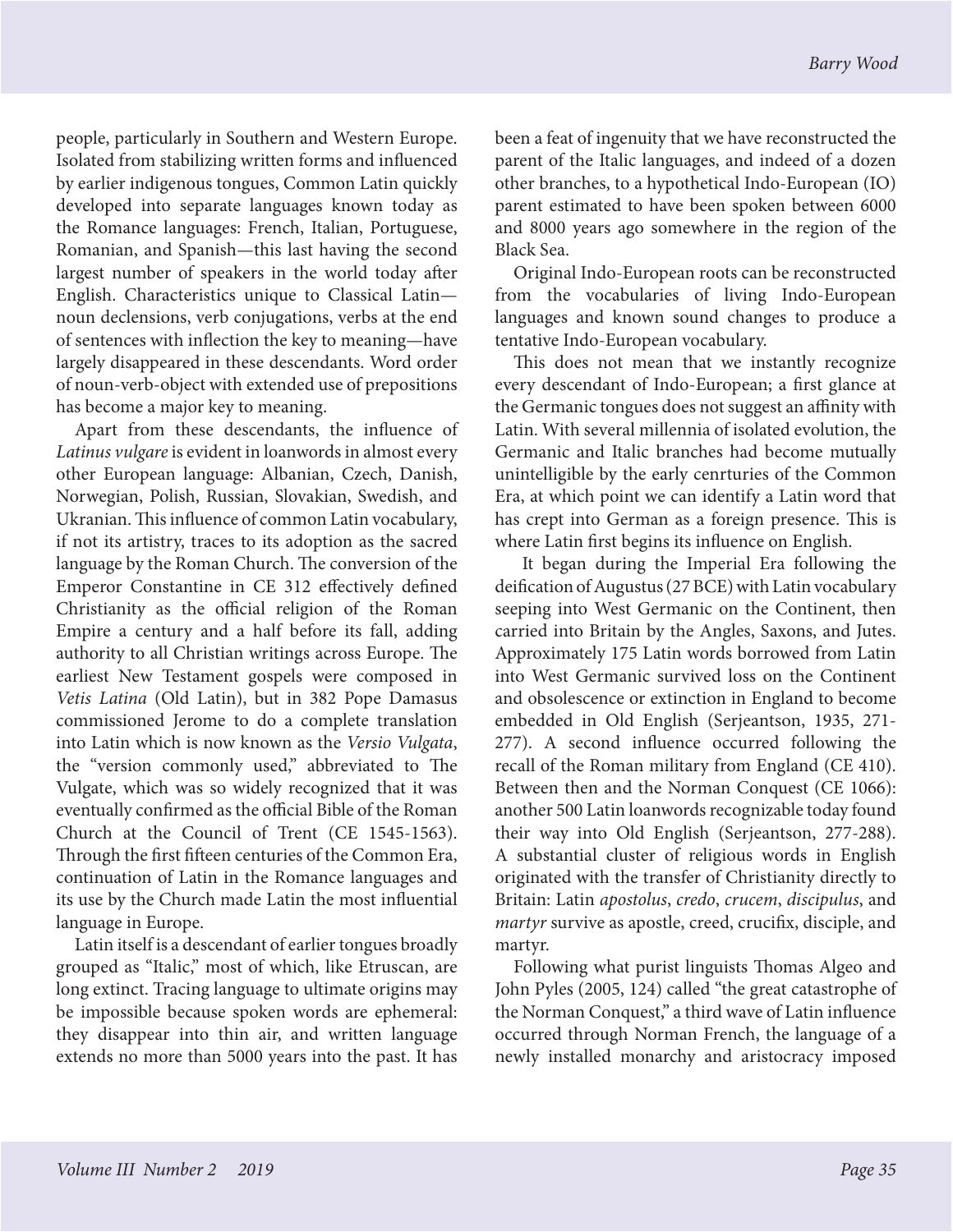on the laboring classes of Feudal Britain. From the 11<sup>th</sup> to 14<sup>th</sup> centuries, thousands of Latin-through-Norman French words were added to English, notably in subjects like religion, law, and privileged living. Science was virtually undeveloped during the Middle Ages; thus scientific words from Latin (sometimes with earlier origins in Greek) in English were confined to simple astronomical and geographical terms (comet, equator, circumference), names of plants (asparagus, delphiniums, juniper, lilies, roses, violets), animals (asp, locust), and minerals (copper, onyx). A fourth influence occurred during the  $15<sup>th</sup>$  and  $16<sup>th</sup>$ century when a revived interest in classical culture and learning led to numerous additions of words formed from Latin roots. Typically these additions were of a general nature: area, innuendo, census, curriculum, impetus, radius (Serjeantson, 264-265).

Sometime during the late Old English period, vowel sounds began to soften, hastened later by the influence of Norman French. The velar stop inherited from the Germanic parent language abated, softening the pronunciation of many consonants. These changes, along with the infusion of Latin vocabulary, moved English from a Germanic tongue to a midposition between the Germanic and Italic branches of the original Indo-European parent language. James Lovelock (1988, 17) has remarked that "the tribal war between the Normans and the Saxons was long enduring: the medieval schoolman, knowing where power and preference lay, chose to support the Victorious Norman establishment and to keep Latin as their language." Latin for the schoolmen, the Norman descendant of Latin for the people: this made English even more open than most other European languages to Latin influences with massive additions of Latinorigin roots through the era of Renaissance humanism and the rise of science. Melvyn Bragg (2003, 109-120) characterized this period as "a Renaissance of words." Many Latin additions to English were unchanged in spelling; the fact that many of these (bacteria, corona, fungus, opus, strata, and virus) are now regarded as our own reveals how compatible English had become

for Latin additions.

The influence of Latin on other European languages is evident though not so pervasive. As noted, its medium was primarily religious works. Throughout the period of Roman Church dominance, Latin was the language of creeds, theology, and such landmark religious works as Augustine's *Civitas Dei* (City of God), Boethius' *Consolatio Philosophia* (Consolation of Philosophy), and Thomas Aquinas' *Summa Theologica* (Complete Theology), and it continued beyond the fold of the Roman Church in John Calvin's *Institutio Christianae Religionis* (Institutes of Christian Religion) as the Protestant Reformation redefined the foundations of Christian authority.

**Illustration 2.** John Calvin's *Christianae Religionis Institutio* (1536), translated into English as Institutes of the Christian Religion (1559), became the defining source of Protestant religion, including the Puritan migrants to the American colonies. The dividing of title words, Christia/ nae and Insti/tutio may indicate limitations in available typeface sizes.



The influence of Latin during the Medieval period can hardly be overstated, as massive documentation in Ernst Robert Curtius' *European Literature and the Latin Middle Ages* (1948) makes clear.

During the Renaissance, Latin influence grew to become the medium for a variety of secular works. In 1509, Disiderius Erasmus (1466-1536) published his satirical *Stultitiae Laus or Moriae Encomium* (In Praise of Folly). In 1516, Thomas More published his political satire, *Utopia* (No place); though his title is drawn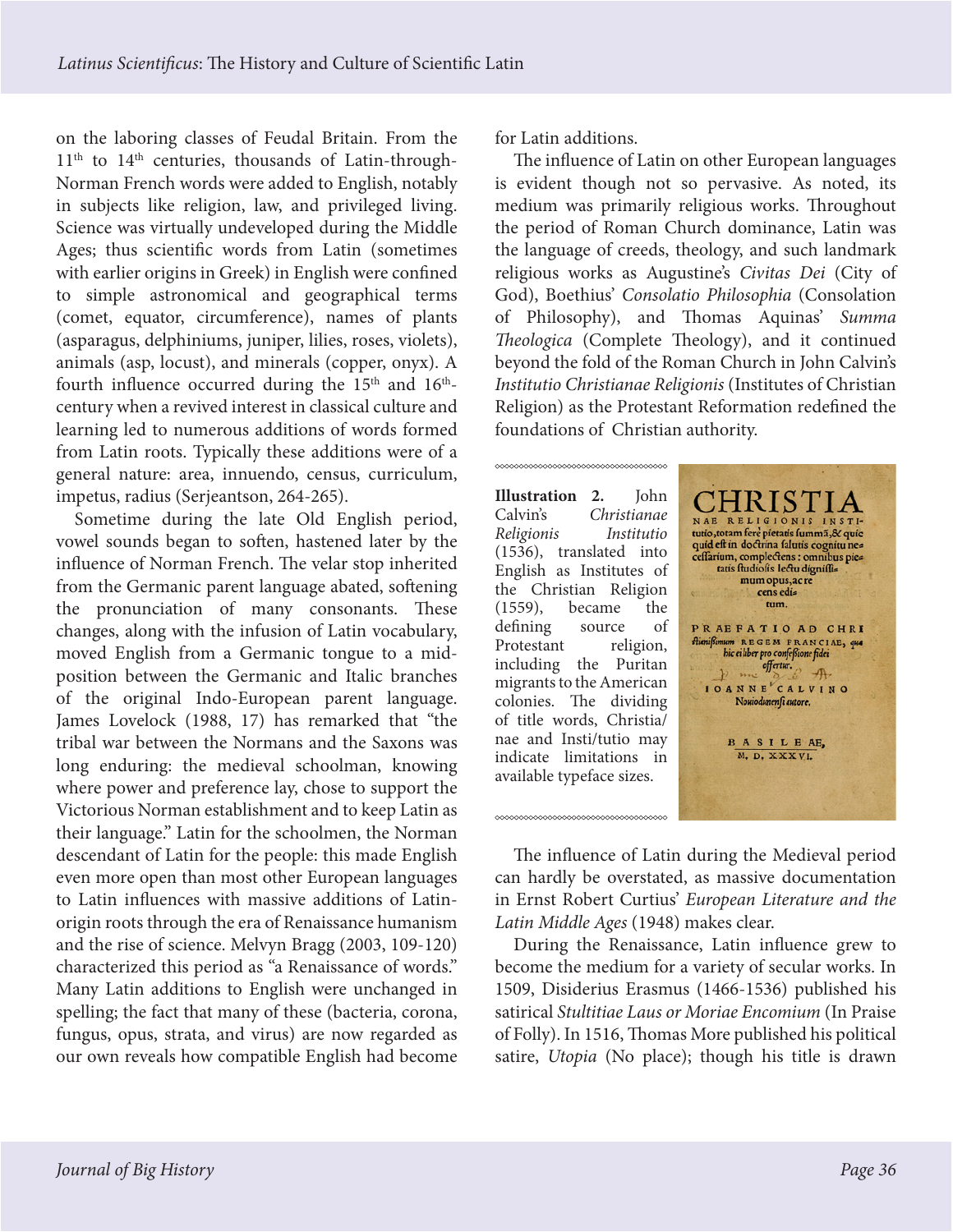from Greek, the work was written in Latin. One of the earliest novels written in Latin, Johannes Kepler's 1608 *Somnium* (The Dream), has been recognized as early science fiction. In the 16<sup>th</sup> and 17<sup>th</sup> centuries, the earliest works in science were published in Latin. On his deathbed in 1543, the Polish Copernicus released his *[De Revolutionibus Orbium Cœlestium](https://en.wikipedia.org/wiki/De_revolutionibus_orbium_coelestium)* (On the Revolution of Heavenly Orbs) which set forth his heliocentric theory of the solar system. In 1610, The Italian Galileo reintroduced the theory in *Siderius Nuncius* (The Sidereal Messenger). In 1620 the British essayist and philosopher Francis Bacon set out the principles of observation and deduction in *Novum Organum Scientiarum* (New Instrument of Science). The Danish physician Nicholas Steno, who relocated in Italy, confronted the mystery of animal fossils enclosed in rock in *De Solido intra Solidum* (On a Solid inside a Solid ); in 1641 the philosopher Descartes completed *[Meditationes de Prima Philosophia](https://en.wikipedia.org/wiki/Meditations_on_First_Philosophy)* (Meditations on First Philosophy), setting out a new approach to philosophical certainty; the Portuguese born philosopher Baruch Spinoza's magnum opus, *Ethica* appeared in 1677; and the British mathematician Isaac Newton laid out the principles of calculus in *Principia Mathematica* (1687).

The most dramatic influence of Latin in the sciences was in biological description. Detailed descriptions of plants originated millennia earlier with a disciple of Aristotle, Theophrastus of Eresos (370-c. 285 BCE), whose *De Causis Plantarum* (On the Origin of Plants) and *De Historia Plantarum* (On the History of Plants) have survived. His insights, along with those of numerous other Greek and Roman writers, were consulted by Pliny the Elder (CE 23-79). In the development of Latin as a descriptive language for botany, one can hardly overestimate the influence of Pliny's *Historia Naturalis* (Natural History) which went through 190 Latin editions between 1469 and 1799. Pliny adopted Latin words metaphorically and thus supplied a few familiar botanical terms *corona, pistillum*, and *pollen*—and numerous others

**Illustration 3.**  Galileo's *Siderius Nuncius* (1608), translated as The Starry Messenger (1610), presented the heliocentric theory of the Universe which led to his inquisition in Rome, forced renunciation of his theory, and house arrest for the last eight years of his life.



recognizable only by professional botanists. Pliny's influence is seen in the 1601 *Rariorum Plantarum Historia* (History of Rare Plants) by Cariolus Clusius (1526-1609).

The most extensive pre-Enlightenment use of Latin for botanical description came from the English botanist John Ray (1627-1705) whose 3,000-page *Historia Plantarum,* divided into three massive folios (1686-1704), described an astonishing 18,000 species. Ambitious it was, but his planned illustrations were never included for lack of funding. Moreover, Ray's encyclopedic inventory of plants was not informed by an overriding classification system; in fact, as Paoli Rossi (2000, 179) notes, "Ray did not believe . . . that nature could be geometrically and symmetrically arranged." Though vast, his was the last inventory of plants uninformed by some sort of orderly system. Meanwhile Joseph Pitton de Tournefort (1656- 1708), a French botanist at the Jardin des Plantes in Paris, published *Elements de Botanique* (1696), then republished it in Latin as *Institutiones Rei Herbariae* (1700) where, in the introduction, he explained his classification system based entirely on genus with distinctions drawn from morphological differences in the corolla, the reproductive parts of flowers. Using this constricted methodology, Tournefort described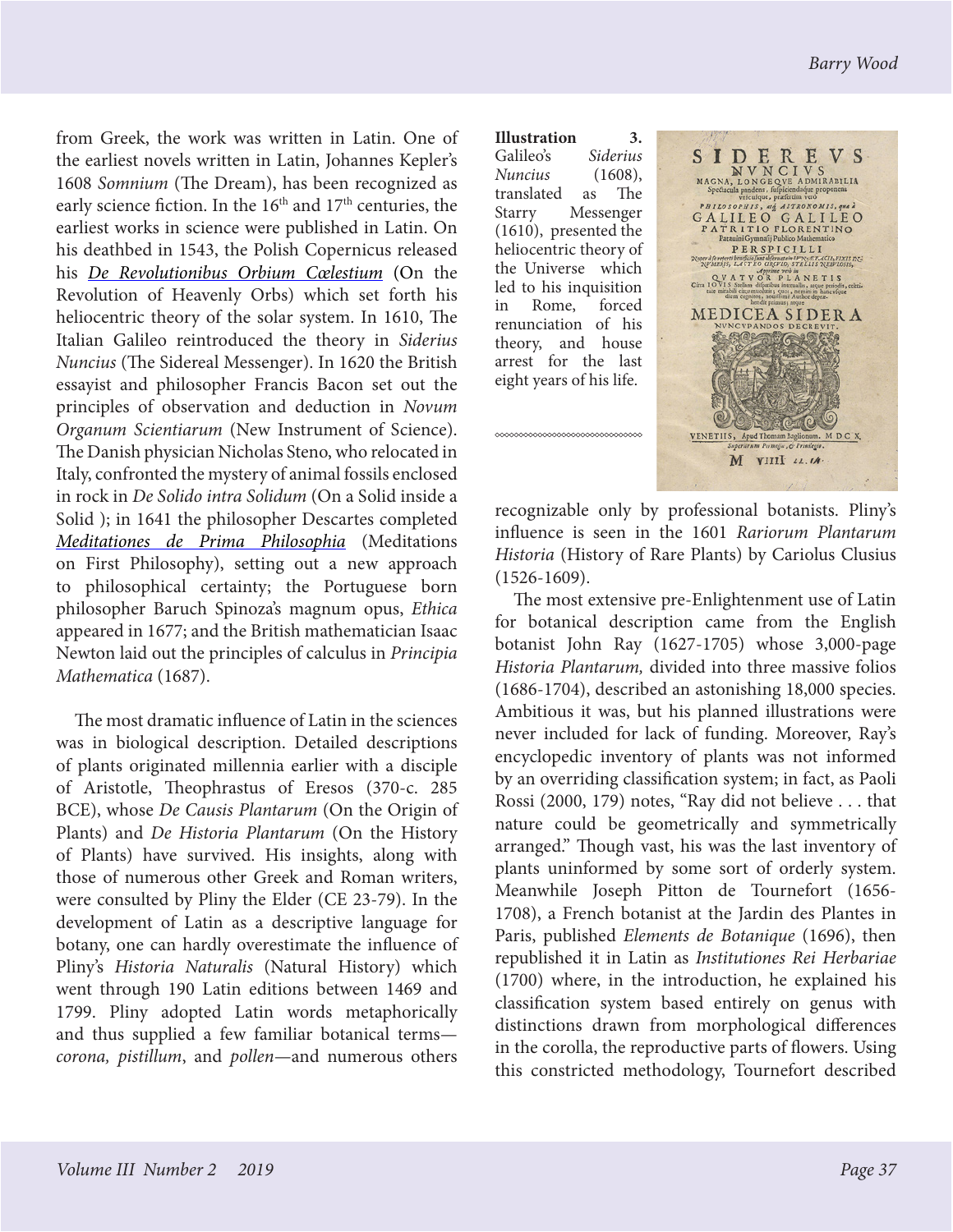more than 10,000 species classified into nearly 700 types. While not as comprehensive as Ray's *History of Plants*, as Julius von Sachs (1890, 78) pointed out, Tournefort's striking illustrations made from copperplate engravings along with felicity of description made his works popular and influential in the eighteenth century until displaced by the mid-century work of Carl Linnaeus.

The development that took botanical description beyond mere inventory occurred with Linnaeus' linguistic revolution which laid out the parameters for scientific description and notation that established Latin as the universal language of science. He could have chosen to write in Swedish, but this might well have reinforced a trend toward separate vocabularies for science in the numerous vernacular languages of Europe and elsewhere. His influence lay first in a variety of Latin treatises produced between 1736 and 1753: *Fundameta Botanica* (Botanical fundamentals), *Genera Plantarum* (Origin of Plants), *Philosophia Botanica* (The Science of Botany), and *Species Plantarum* (Plant Species). His encyclopedic coverage in Latin established these as standard works that scientists all over Europe could and did consult. Second, Linnaeus utilized available terms as they had been used in previous works ever since Theophrastus and Pliny while remaining true to established lexical definitions. As William T. Stearns (1992, 34-35) put it, "he selected from the classical words converted into technical terms by his predecessors those which seemed apt, pleasing, and unambiguous." His third contribution was the adoption of Latin words for botanical use with no regard for their original classical meanings. An instructive example from his 1736 publication, *Fundamenta Botanica* (Fundamentals of Botany) is *corolla*—"a little crown or garland" in classical usage—which he adopted specifically for the prominent attractive surround of a flower's sexual parts. Richard Robinson (1950) has distinguished this usage from lexical definition by what he calls "stipulative definition," an arbitrary but creative distillation of new meanings for classical vocabulary. Such terminology carries the flavor of classical Latin put to new uses, though such stipulative definition has recurred in numerous fields and could hardly be avoided throughout the history of science.



Linnaeus' most significant innovation was a full-fledged development of botanical description commenced in *Systema Naturae* (1735) with his most comprehensive treatment occurring in the tenth edition (1758) and considerably enhanced in the twelfth edition (1766-1768). In the expansive style of early books, Linnaeus' title page of the early edition already displays his four-part organization—*Classes, Ordines, Genera, and Specie—*the foundation of a classification system, or taxonomy, now universally adopted. In practice, Linnaeus adopted a twopart identification system now known as *binomial nomenclature*. As Paoli Rossi (2000, 175) remarks, in Linnaeus' settled binomial nomenclature, two terms contain "an astounding wealth of information. . . . the first defines its genus and the second its species, distinguishing it from all others of the same genus.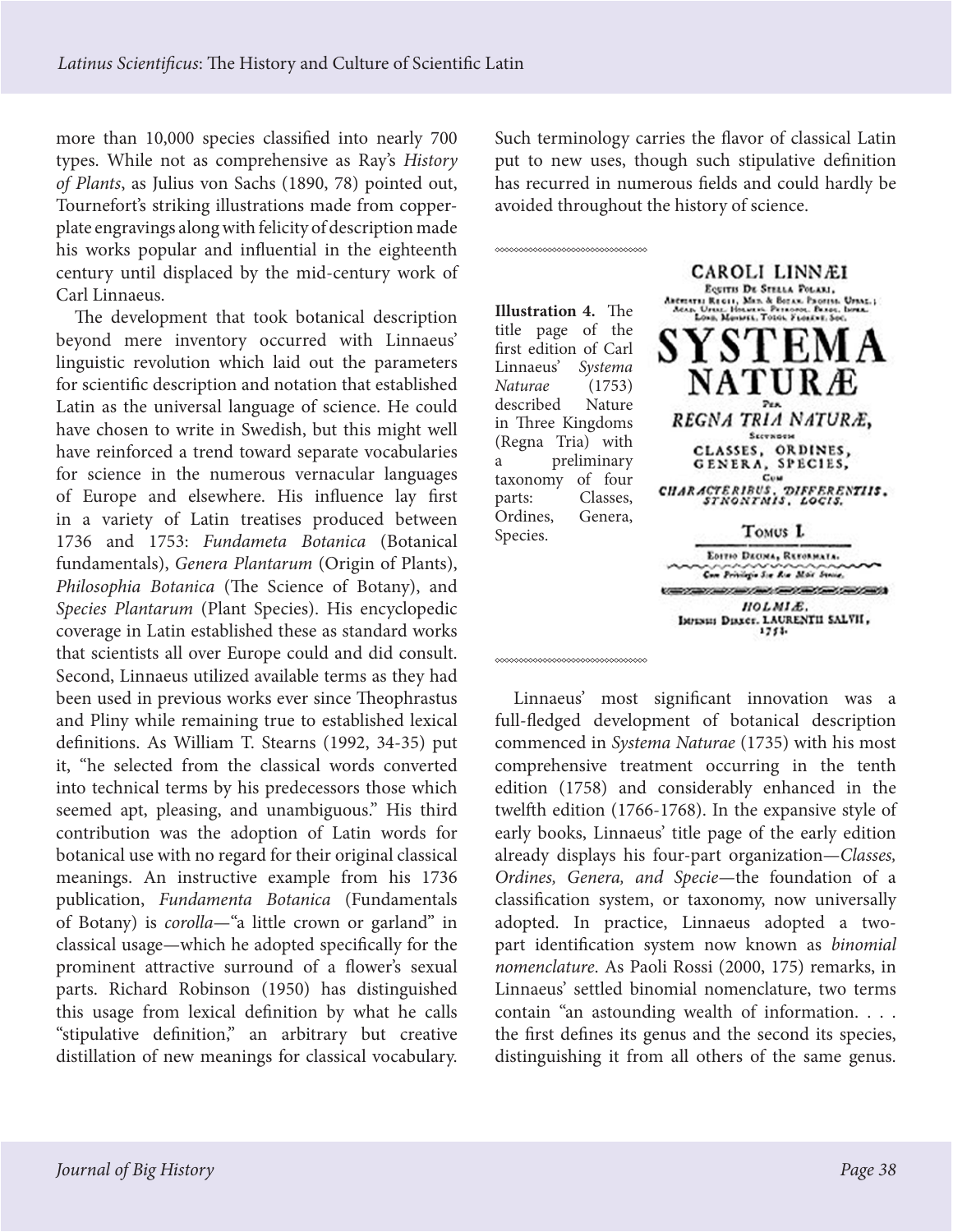. . . The identification of a species is not simply the identification of differences but also the recognition of similarities to others of the same genus."

In the fully developed system, the sequence proceeding from the *specific* (aptly named "species") to the *general* expands Linnaeus' four levels to seven: *Species, Genus, Family, Order, Class, Phylum, and Kingdom.* Thus in identifying an oak tree let's say *Quercus alba*, white oak of Eastern North America—*alba* (white) signifies one of 600 species belonging to the genus *Quercus* (oak) which is part of the family *Fagaceae* of the order *Fagales,* one class of *Magnoliopsida*, of the phylum *Anthophyta* of the kingdom *Plantae*. While most of the intermediate terms are unfamiliar, the final term identifies an oak tree as part of a broad category of Plants. In similar fashion, in the familiar designation of modern humans, *Homo sapiens*, our species *sapiens* is one of several extinct species *(erectus, habilis, neanderthalis)* in the genus *Homo*, which is part of the family *Hominidae* within the order *Primates*, part of the class *Mammalia* which belongs to the phylum *Coradata* within the kingdom *Animalia—*once again a recognizable category. In Linnaeus' nomenclature, these two kingdoms, *Plantae* and *Animalia*, marked the limit of classification in the eighteenth century. Lynn Margulis' *Five Kingdoms* (1982) has added three more: *Monera, Protoctista*, and *Fungi*.

In 1750, fourteen years after the publication of his *Fundamenta Botanica* (1736), Linnaeus expanded its thirty-six pages to a 364-page book he called *Philosophia Botanica*, with eleven illustration plates. Stearn (1992, 35) defines it as "the first textbook of descriptive systematic botany and botanical Latin." Its influence is evident in translations and expanded illustrated versions that soon appeared in England, France, and Germany. Meanwhile, with the generation of new knowledge, new vocabulary was needed, and Latin became the source. But classical Latin, despite its extensive linguistic richness, could not support the linguistic needs of new learning. It was here that a new kind of Latin was developed: vocabulary conforming to the structure of Latin linguistic prefixes, suffixes, and roots was created.

By the nineteenth century, binomial nomenclature and a supporting Latin vocabulary of plant stems, leaves, blossoms, and colors was developed enough that plants could be observed and identified without supporting illustrations. This is hard for us to imagine today because we rely on the extensively illustrated Peterson or Smithsonian field guides. Early plant observers were evidently refined observers. Jacob Bigelow's 1814 *Florula Bostoniensis* (Flowers of Boston) became the working handbook for Henry David Thoreau (1817-1862), who studied plants, flowers, and trees throughout his and his brother's excursion narrated in *A Week on the Concord and Merrimack Rivers* (1849), his two-year life in the woods recorded in *Walden* (1854), and three expeditions combined in *Cape Cod* (1865) His botanical knowledge is evident in posthumous works where we find comprehensive lists in Linnaeus' binomial form as appendixes to *The Maine Woods* (1864) and his much delayed "lost manuscript" recovered and published as *Wild Fruits* (2000). After twelve years of work, the painter John James Audubon published his life's work, 435 paintings titled *The Birds of America* (1839). Every illustration carries both the common name and the Linnaean scientific name.

In a context far removed from Linnaeus' Sweden, Thoreau's New England, or the broader canvas of Audubon's America, the *Greens Bayou Wetlands Mitigation Bank* (2006) provides an inventory of species on 1,450 acres of wildland preserve in Houston, Texas. Here we find *Hyla cinerea* (green tree frog) among 14 amphibians; *Procyon lotar* (raccoon) among 15 mammals; *Micropterus salmoides* (largemouth bass) among 22 fish species; 15 reptiles, including the American alligator, copperhead snake, and Texas coral snake; 70 invertebrates such as bees, beetles, ants, and butterfly species; and over 450 species of vegetation—a total of 550 species of flora and fauna identified by both Linnaean binomial nomenclature and common English names. Such exhaustive inventories are most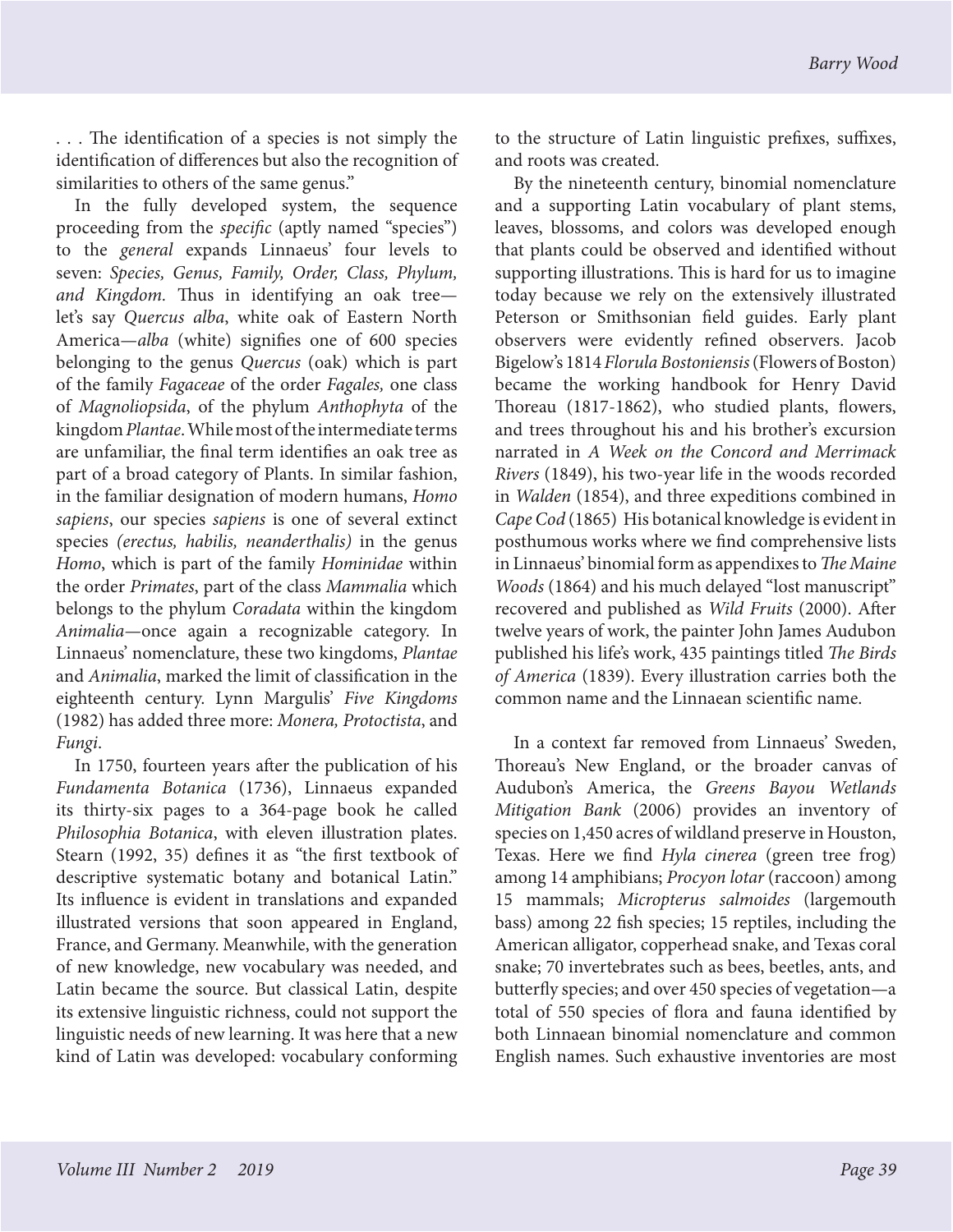**Illustration 5.** Jacob Bigelow's *Flurola Bostoniensis* (1814) was used by Henry David Thoreau (1817-1862), a self-taught student of botanical species wherever he traveled. In addition to lists of species appended to The Maine Woods, Thoreau's twentyvolume Journal includes copious notes on plant species in Linnaean form—including dates for flower blooming recorded over many years. Comparison with today's blooming



dates which are occurring several days earlier has provided evidence for global warming.

often found on limited tracts set aside for study as well as preservation. Selective inventories have been compiled for the carefully gathered trees and plans of The Royal Botanic Gardens, Kew, in London (Utteridge and Bramley 2016) and the Singapore Botanic Gardens (Sim 2017)—preserved species dating to the days of the British Empire. Wildflowers attract our attention more than purely green plants. Consequently, a wildflower emphasis is found in plant inventories of extensive wildland regions in the United States: the Florida Everglades (Hammer 2015), the Sierra Nevada Mountains explored by John Muir (Wiess 2013, Wenk 2015), the Great Smoky Mountains National Park (Stupka 1964), and most other national and state parks. Oceanographic inventories of coral and sea creatures lie behind the creation of undersea preserves such as the northwest Hawaiian seamount chain (Fenner 2005, Hoover, 2010). Such Linnaean inventories turn up from distant regions of diverse linguistic backgrounds, Southeast Asia, for instance: *Mangrove Forests of the Malay Peninsula* (Watson 1928); *Fruits of Bali* (Eiseman 1988); *Birds of the*  *Philippines* (Kennedy 2000); and *Field Guide to the Reptiles of Thailand* (Chan-ard 2015).

An innovative modification of Latin is evident in Linnaeus' 1737 *Flora Lapponica* (Flowers of Lapland), the result of five months of travel in Lapland. The title provides a Latinized name for Lapland and stands as an early regional field guide to flowers. His 1744 *Flora Svecica* (Flora of Sweden) provided the same for Sweden. Latinized geographical names continue to appear in the species position in *Fulica americana* (American Coot), *Quiscalus mexicanus* (Great-tailed Grackle), *Melospiza georgiana* (Swamp Sparrow), and *Sylviagus floridanus* (Eastern Cottontail) generally indicating where a specific species was first identified. Peking Man, found near the capital of China in the 1920s, was originally called *Sinanthropus pekinensis* which incorporates Latinized versions of "China" (*Sina*) and the anglicized "Peking" (Beijing). This hasty designation has become entangled with the Multiregional Evolution Hypothesis (MEH) in opposition to the Recent Out of Africa Hypothesis (ROAH) for modern humans, with continuing Chinese reticence and criticism of the ROAH (Wu 2004) and belief in an Asian origin and Chinese evolution from *Sinathropus pekinensis* rather than an *africanus* ancestry. However, recognition of Peking Man as a descendant of the African *Homo erectus* species has superseded the MEH.

Another revealing innovation is found in Linnaeus' 1738 *Hortus Clifforianus* (Clifford's Garden), written in Holland while Linnaeus was a guest of the wealthy banker, George Clifford, governor of the East India Company, was an enthusiastic botanist who had developed a large herbarium. The naming of species for discoverers is another innovation of botanical Latin. During the British stewardship of Indonesia, Sir Stamford Raffles (1781-1826) served as Lieutenant Governor of Java (1811-1815), later Bencoolen in Sumatra (1817-1822). Famous for founding Singapore, he is also the famous for a drink, the Singapore Sling (a gin-based cocktail), invented in the Raffles Hotel. During an expedition in Sumatra, he and Joseph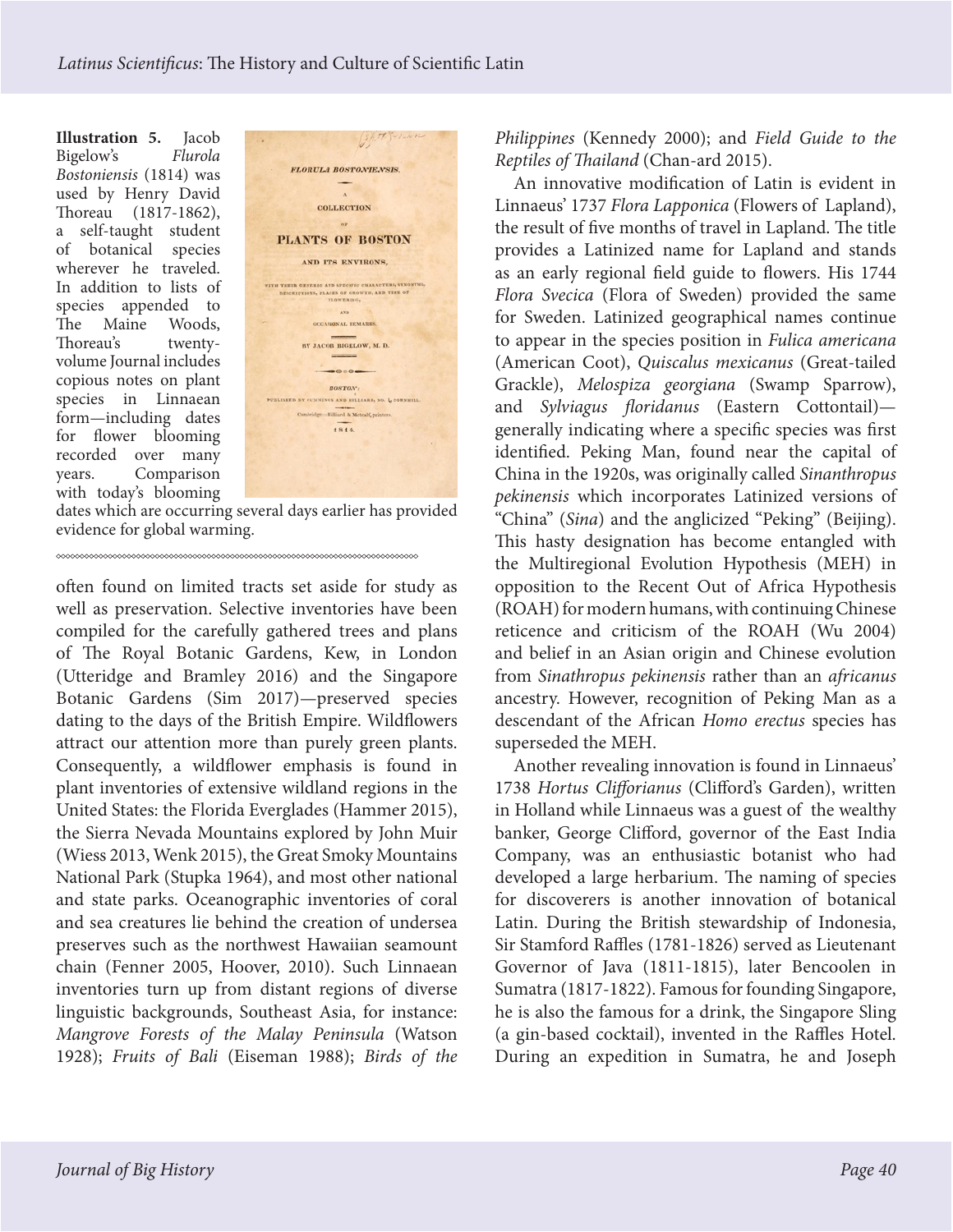Arnold discovered a giant parasitic plant whose name now celebrates both discoverers: *Rafflesia arnoldii*. The renowned and widely published entomologist, Edward O. Wilson, noted for his study of ants is honored in several ant species: *Wilsonia megagastrosa, Wilsonia lianoingensis*, and others.

Latin in the service of botany has been the most fully articulated, thanks to the exhaustive work of William T. Stearn (1911-2001), known for scores of publications, including *Dictionary of Plant Names* (1972) and *Flower Artists of Kew* (1990). His magnum opus, *Botanical Latin*, subtitled *History, Grammar, Syntax, Terminology and Vocabulary*, has gone through four editions (1966, 1973, 1982, 1992), multiple reprintings, and translation; it is renowned among botanists worldwide.

**Illustration 6.** William T. Stearn's *Botanical Latin* includes the basics of Latin conjugation, declension, grammar, terminology, and binomial nomenclature.



Interestingly, once botanical Latin was securely established in the eighteenth century, it subsequently spread well beyond biology. Chemical elements, most of which were isolated later, thus have classical etymologies indicating roughly equal origins from Greek and Latin. Element names from the Greek often derive from Greek deities or mythological figures— Helium (*Helios*), Iridium (*Iris*), Niobium (*Niobe*), Plutonium (*Pluto*), Promethium (*Prometheus*), Selenium (*Selene*), Tantalum (*Tantolos*)—with their endings routinely Latinized. Elements from Latin sometimes honor deities—Mercury (*Mercurius*),

Cerium (*Ceres*), Neptunium (*Neptune*); more often they preserve Latin names for substances or qualities— Calcium (*calx*), Carbon (*carbo*), Copper (*cyprum*), Tellurium (*tellus*), Silicon (*silicis*). When new chemical elements are named to honor eminent historical figures, they are regularly provided with Latin endings: Copernicium (Copernicus), Curium (Marie Curie), Mendelevium (Dmitri Mendeleyev), Fermium (Enrico Fermi), Rutherfordium (Ernest Rutherford), Einsteinium (Albert Einstein), and Nobelium (Alfred Nobel).



**Illustration 7.** The first edition of *Merck's Index*, published in 1889. This encyclopedic tome is now in its  $15<sup>th</sup>$  edition.

Elements in their raw form, particularly metallic elements, are of value for human use in many ways, well illustrated by Aluminum, Iron, Copper, Gold, Silver, and Tin. In combination, they have numerous industrial and technological applications. However, *The Merck Index*, first published 129 years ago, now in its 15th edition, extends chemistry into medicine and pharmaceuticals. Recent editions which are subtitled *An Encyclopedia of Chemicals, Drugs, and Biologicals,* include more than 10,000 entries. Many of them are simple compounds, some are organic extracts. Listings, even if they contain three or more elements, typically imitate the binomial nominclature of Linnaean botanical taxonomy. Manganese Chloride has two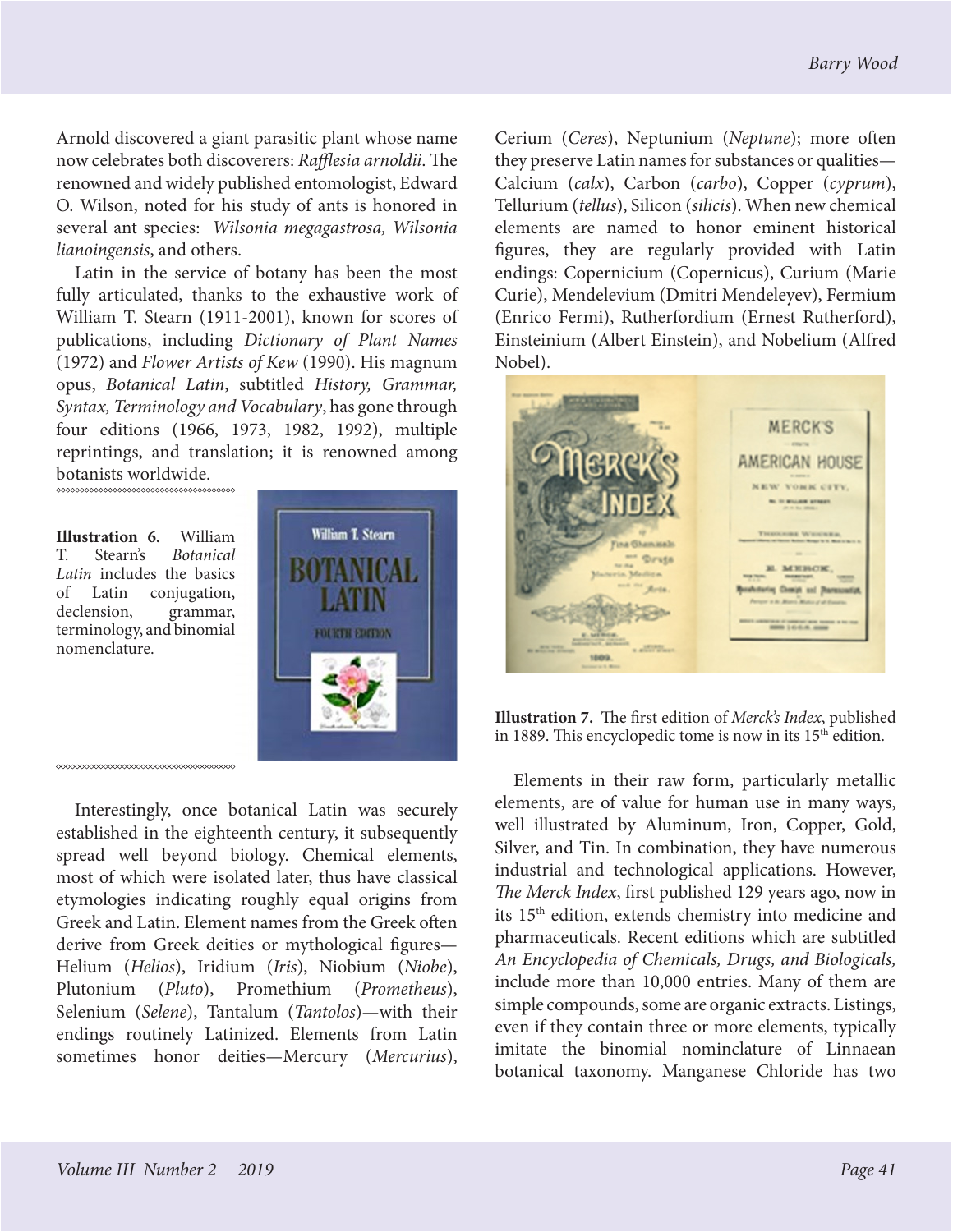$components (Cl<sub>2</sub>Mn); Success Octaacetate contains$ three  $(C_{28}H_{38}O_{19})$ , Aluminum Ethoxide contains four  $(C_6H_{15}AlO_3)$ , Mecysteine Hydrochloride contains five  $(C_4H_{10}CINO_2S)$ , Pyridinium Chlorochromate contains six  $(C_{\xi}H_{\xi}ClCrNO_{3})$ . These and most other chemicals are most often referred to by their English names; for instance, iron sulphate and potassium nitrate; but when these are incorporated into chemical descriptions, they are Latinized—*ferri sulphas*, *kalii nitras*. There is, indeed, much to learn if one is to navigate this vast Latinized landscape. The rumor of my high school years that students heading for medical studies should take Latin is no longer supported by high school curricula; medical students now typically enroll in quick-take courses in "medical Latin."

English as the most widely spoken language in the world has been exceptionally receptive to scientific Latin. To a large extent this is the result of the many more general Latin words that have been preserved in English so easily that an educated reader hardly distinguishes them as foreign. Thus, we run across familiar Latin terms in a variety of general contexts: *ad hoc, a priori, argumentum ad hominin, de facto, deus ex machina, ipso facto, magnum opus, modus operandi, non sequitur, per se, quid pro quo, reducto ad absurdum,*  and *terra firma*. Philosophers are known by a Latin phrase—Descartes by *cogito ergo sum*, Locke by *tabula rasa,* Freud by *ego* and *id*. Academics still title a list of their credentials as *curriculum vitae*. John Dryden published a poem called *Annus Mirabilis* to celebrate the survival of London in 1666 following the Great London Fire. The term has been applied to 1543, the year Copernicus released his heliocentric theory; 1776, the year of American Independence; 1905, the year Einstein published his General theory of Relativity; and dozens of other years of significance in the lives of the famous. When Queen Elizabeth II spoke at the end of 1992, a year of royal family scandals, divorces, and the devastating fire at Windsor Castle, she evoked a Latin term, *Annus horribilis*.

Undoubtedly, Cicero, Virgil, and Lucretius would be astonished to discover that their language has survived and expanded over two millennia and is now the only truly universal language. In its penetration into the scientific community, it surpasses even English. Unaware of the stature of their language in later cultures, Roman writers would be puzzled by books with Latin titles written in an unrecognizable language: the three-volume tome by Alfred North Whitehead and Bertrand Russell, *Principa Mathematica* (1910), and Ludwig Wittgenstein's translated *Tractatus Logico-Philosophicus* (1921), both written in English. From another perspective, today's college students documenting their essays are equally puzzled by the purpose of Latin fossils like *et al*, *loc cit,* and *op cit.*

The history of Latin in science, literature, and general culture reveals a penetration of this ancient language far more extensive than we usually recognized. A comprehensive exploration and inventory of its extensive applications, as Stearn's 546-page *Botanical Latin* or the 1818-page *Merck Index* well illustrate, might require as many volumes as an encyclopedia. In this connection, we are reminded of one of the most influential works of many volumes, published between 1768-1771 during Linnaeus' lifetime—the most important work of general knowledge in English; interestingly, its title preserves the Linnaean genusspecies structure of botanical Latin: *Encyclopedia Britannica*.

 Latin is useful as a scientific and technical language because it is a written rather than spoken language and is therefore immune to vocal anomalies, vowel changes, consonant variations, and colloquial modification. Vocabulary additions and inventions occur, but the roots and elements utilized in the addition of new terms are fixed. No one speaks *Latinus Scientificus*, but scientists in every corner of the world find permanent coordinates of meaning in a structure formalized more than two centuries ago. It is pervasive, so much so that it has an influence well beyond what may have been intended. Various European literary works have been translated into Latin: the Italian *Divina Comoedia* (Divine Comedy), Spanish *Dominus Quixotus a Manica* (Don Quixote), Portuguese *Lusiadae* (Lusiads),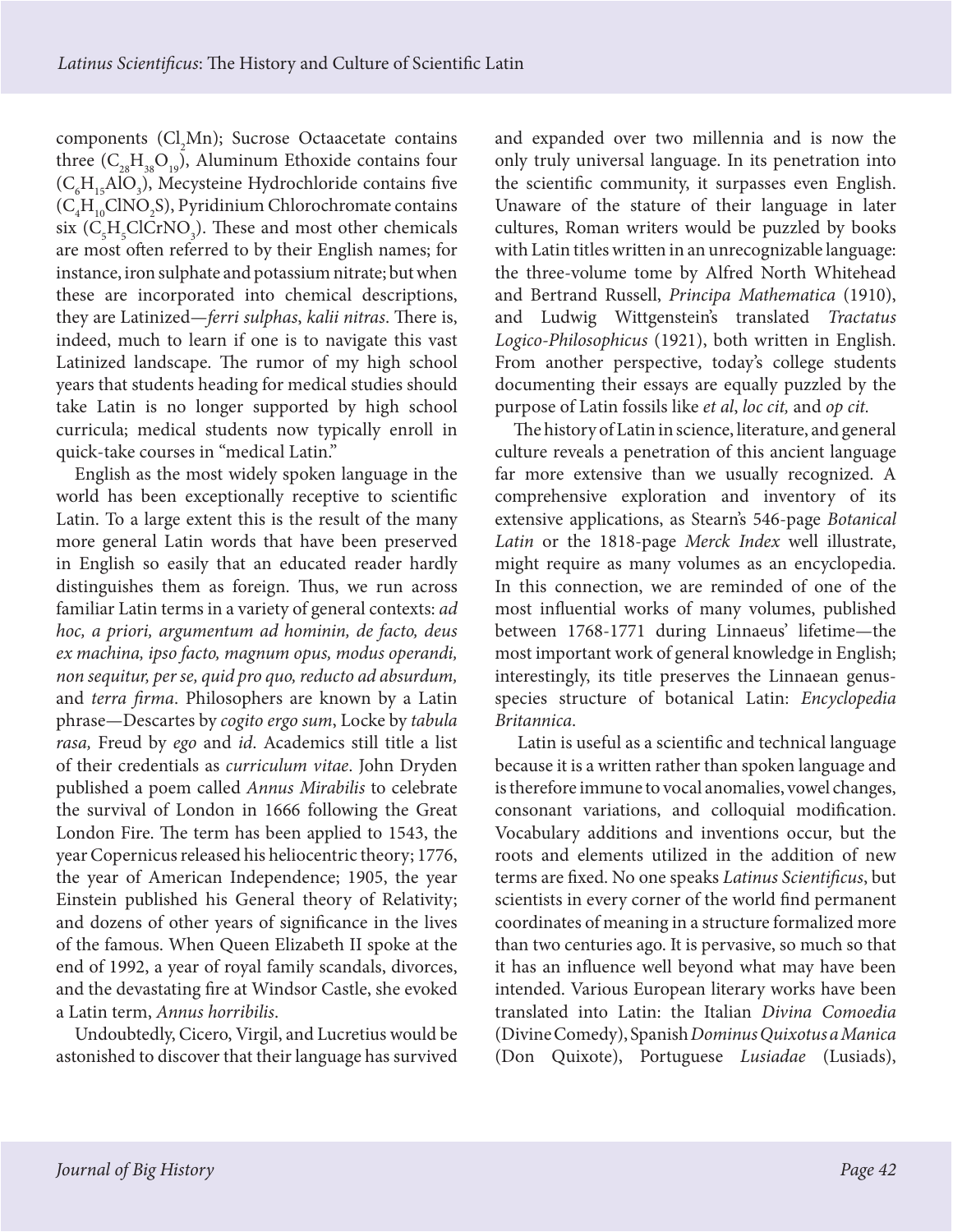German *Werther Iuvenis Quae Passis Sit* (Sorrows of Young Werther), and the English novels *Rebilius Cruso* (Robinson Crusoe), and *Superbia et Odium* (Pride and Prejudice). Translation of novels into Latin in the twentieth century has virtually disappeared; a notable exception is the Latin translation of George Orwell's 1944 novel, *Fundus Animalium* (Animal Farm), an anachronistic oddity.

Yet the vitality of Latin lives on, even while it has almost disappeared from high school and college curricula. The translation of fairy tales and children's books provides an entertaining and humorous indicator of Latin's prestige and vitality.

**Illustration 8.**  Clive Harcourt Carruthers' Latin "reddidit"  $(translation)$ of *Alice in W o n d e r l a n d*  includes a Latin rendition of the original author's p s e u d o n y m , Lewis Carrol. Etymologically, Ludovicus is a Latinized version of the German name Hluwig,<br>which renders renders into English as Louis or Lewis. Carrol's real name was



Charles Lutwidge Dodgson, his middle name being the original of Ludovicus—a convenient illustration of the tangles of vocaculary transfer.

This includes such classics as *Alicia in Terra Mirabili (*Alice in Wonderland*), Insula Thesauraria (*Treasure Island*), Pericia Thomae Sawyer (*Adventures of Tom Sawyer*), Beata Illa Nox (*The Night Before Christmas*),* 

*Fabula De Petro Cuniculo (*The Tale of Peter Rabbit*), Winnie Ille Pu (*Winnie the Pooh*), Hobbitus Ille (*The Hobbit*), Tela Charlottae (*Charlotte's *Web), Cattus Petasatus (The Cat in the Hat), Virent Ova! Virent Perna! (Green Eggs and Ham), Arbor Alma (*The Giving Tree*), Ubi Fera Sunt (*Where the Wild Things Are*),* and *Quomodo Invidiosulus Nomine Grinchus Christi Natalem Abrogaverit (*How the Grinch Stole Christmas).

The effect is an entertaining placement of children's books alongside the greatest scholarly works of the Western world by Galileo, Newton, and Wittgenstein. But there seems to be a serious side to this anachronism. Getting children started in Latin aligns rather well with the current American Association for the Advancement of Science (AAAS) efforts through *Next Generation Science Standards* (2011) to motivate massive numbers of students to undertake advanced

study of the sciences.

**Illustration 9.**  Barbara *Minimus* (2000) is the first of a series that includes an audio CD and two spiral-bound Teacher's Resource Books (2000, 2004 from Cambridge University Press.

\*\*\*\*\*\*\*\*\*\*\*\*\*\*\*\*\*\*\*\*\*\*\*\*\*\*\*



The materials are available to interest children in Latin as a foundation for subsequent mastery of scientific Latin. Resources are extensive: Barbara Bell's *Minimus Pupil's Book: Starting Out in Latin* (2000), the follow up *Mininus Secundus* (2004), an associated *Latin Activity Book* (2005), and a *Minimus Audio CD* (2006) provide accessible approaches. All carry the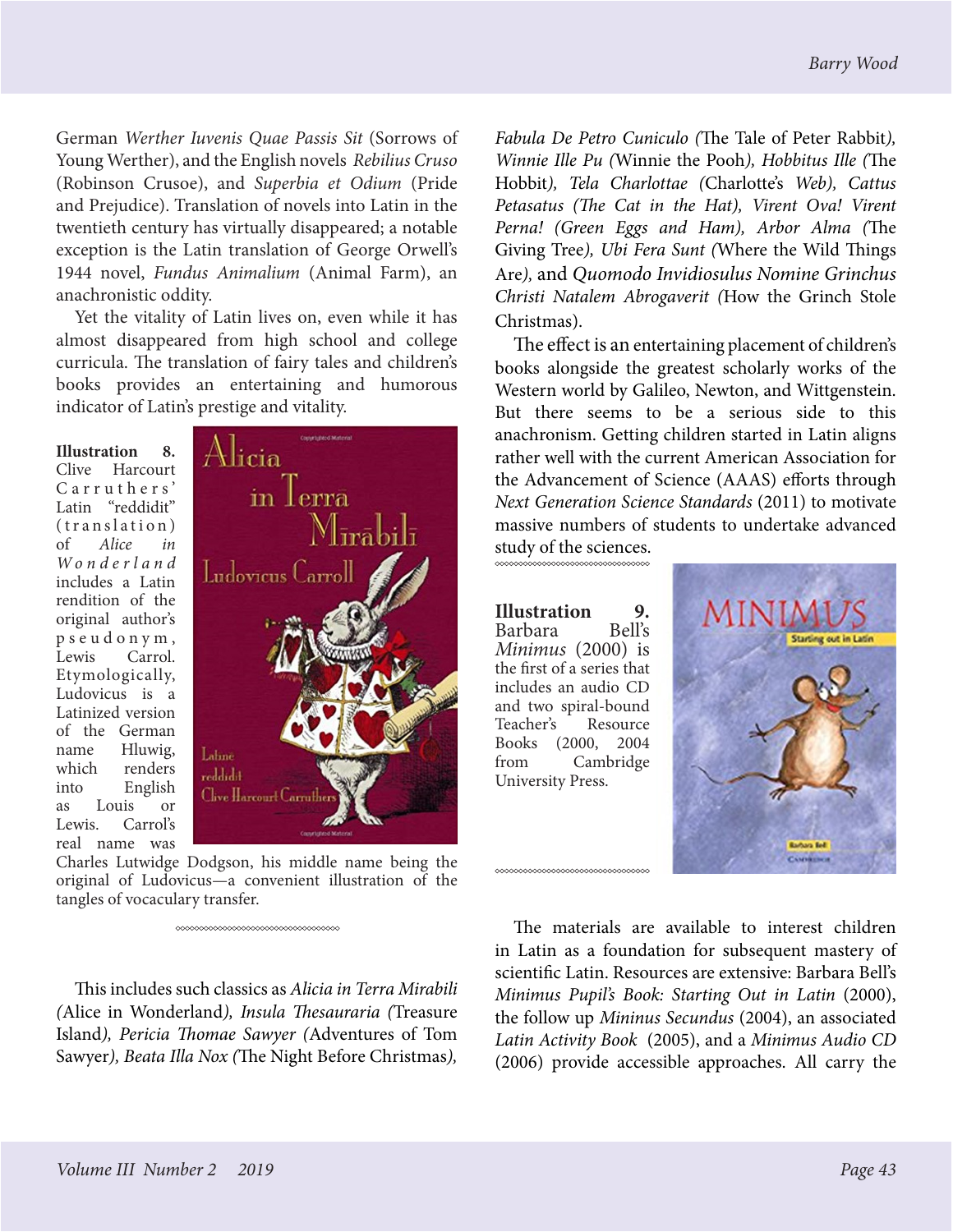impressive imprimatur of Cambridge University Press. Aaron Larsen draws on the now-outdated but nostalgic idea of the "primer" in his *Latin for Children: Primer A* and *Primer B* (2003) supported by a *Primer A DVD*  (2006)—with options of "classical or ecclesiastical pronunciation".

Meanwhile, as fossils of ancient human ancestors keep turning up, the Linnean system of binomial nomenclature remains the system to which all discoveries must submit. Raymond Hart (1925) began it when he applied the term *Australopithecus africanus* ("Southern ape of Africa") to a primitive skull found near Taung, South Africa. Donald Johanson added *Australopithecus afarensis* ("Southern ape-man of Afar) to his 1974 discovery of "Lucy," at Afar. Since then, the ancestral lineage of Latinized ancestors has grown at an accelerating pace. A 1975 fossil discovery of fossils in close association with an advanced lithic tool worksite has led to *Homo ergaster* ("Worker Man"). A fully bipedal human discovered in 1991 in Georgia is named *Homo erectus.* European fossil discoveries in the 1990s of a species regarded as a predecessor or ancestor of later European humans are termed *Homo antecessor*. A 2014 discovery of pigmy-size humans on the Indonesian island of Flores has been designated *Homo floresiensis*. Most of these illustrate the Latinization of discovery locations or associated artifacts. Occasionally an oddity occurs. *Homo naladi* refers to a 2013 discovery of hominid fossils in the Rising Star Cave system of South Africa. *Naladi* means "star" in the Sotho-Tswana languages; interestingly this species designation escaped Latinization because it already resembled a Latin masculine adjective.

Despite the sophistication of Linnean binomial nomenclature, specimens turn up that resist classification. This has occurred with extinct species of plants, various animals, a number of birds, even bacteria where taxonomic description leaves questions or specialist controversies develop; such specimens remain in a taxonomic limbo. In a seminal paper, S. C. Matthews (1972, 714) discussed the occasional need for "open nomenclature," necessitated by uncertainty

of classification: "*Incertae familiae* (Family uncertain), *Incerti subordinis* (Suborder uncertain), *Incerti ordinis* (Order uncertain), *Incerti sedis* (Class uncertain)." This catch-all term for taxonomic puzzles gets periodic usage: in a discussion of ancient fossils from Iowa, Richard Arnold Davis (1975) refers to their "uncertain affinity." Graham J. Bird (2007) provides another example in a crustacean located in the deep trenches off the coasts of the Kamchatka Peninsula and Japan, designating it as "Family *Incertae sedis*." Sometimes removal of a puzzling specimen from "uncertain placement" is effected by the creation of a new Order, as happened with the California condor; in such cases, the specimen may be designated *Species inquirenda*, meaning its identification is doubtful and requires further investigation. The terms *Incertae sedis* ("Uncertain placement") and *Species inquirenda* ("Requiring additional investigation") illustrate the momentum of scientific Latin in providing descriptors even for biological specimens that momentarily defy placement within the standard Linnaean system. Within the *Homo* genus, we have an example in the recent discovery of a finger bone and molar in Denisova Cave in southern Russia. DNA sequencing has shown prehistoric mating of the Denisova Cave people with Neanderthals and markers reveal genetic penetration into Island Southeast Asia and Melanesia. But the relationship between Neanderthals, the Denisova Cave people, and the presumptive *Homo erectus* migrants out of Africa one to two million years ago, leaves precise taxonomy so far uncertain—a prime example within the hominid line of *Incertae sedis*. This is one situation when scientists are willing to resort to a popular nomenclature rather than forcing an uncertain Linnaean placement. To date, these newly discovered hominids are called, simply, *Denisovans,* just as their compatible cousins with whom they mated have for years been called, simply, *Neanderthals*.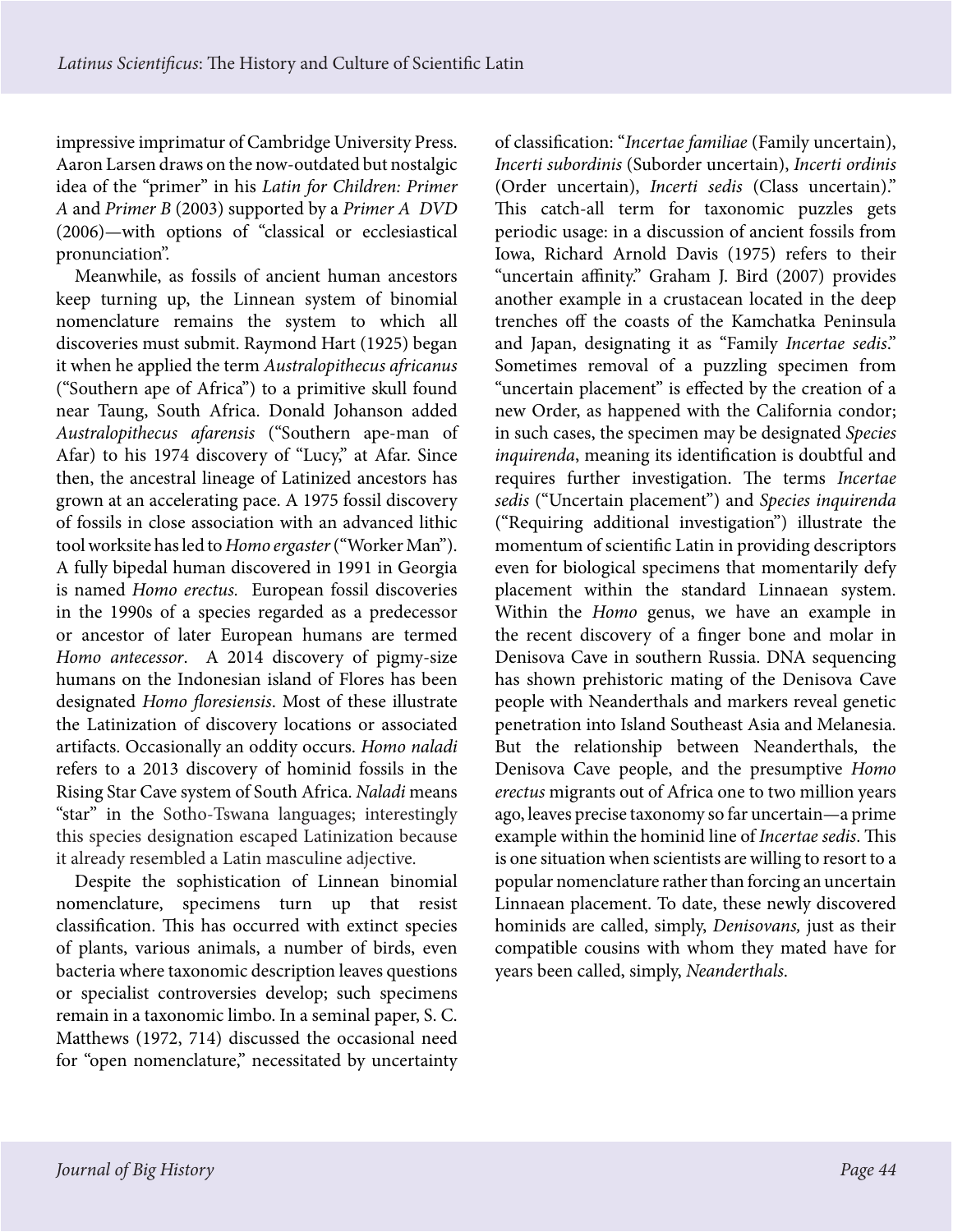## **Acknowledgment**

I would like to thank the anonymous reviewer, a self-taught student of Latin, who provided a thorough reading, useful observations, and specific suggestions for the improvement of this paper.

## **References**

- Alexander, Henry. 1940. *The Story of Our Language*. New York: Thomas Nelson & Sons.
- Algeo, John, and Thomas Pyles. 2005. *The Origins and Development of the English Language*. 5<sup>th</sup> ed. Boston: Thomas Wadsworth.
- Alvarez, Walter. 1997. *T-Rex and the Crater of Doom*. Princeton: Princeton University Press.
- Alvarez, Walter, Alessamdro Montanari, David Shimabukuro. 2015. "*Ex Libro Lapidum Historia Mundi:* Reading History Written in Rocks," *From Big Bang to Galactic Civilization: A Big History Anthology*, ed. Barry Rodrigue, *et al*. Delhi: Primus Books. Vol. I, 42-53.
- Aquinas, Thomas. 1981. *The Summa Theologica*. 5 vols. Christian Classics.
- Bigelow, Jacob. 1814. *Flurola Bostoniensis: A Collection of Plants of Boston. Cambridge: Hilliard and Mecalf.*
- Bird, Graham J. et al. 2007. ["Family Incertae Cedis in Tanaidacea](http://www.mapress.com/zootaxa/2007f/zt01599p149.pdf)  [\(Crustacea: Peracarida\) from Japan III. The deep trenches; the](http://www.mapress.com/zootaxa/2007f/zt01599p149.pdf)  [Kurile-Kamchatka Trench and Japan Trench."](http://www.mapress.com/zootaxa/2007f/zt01599p149.pdf) *[Zootaxa](https://en.wikipedia.org/wiki/Zootaxa)*. **1599**: 121–149.
- Boethius. 1973. *The Consolation of Philosophy.* Trans. H. F. Stewart.Harvard: Loeb Classical Library.
- Bragg, Melvyn. 2003. *The Adventure of English: The Biography of a Language*. New York: Arcade Publishing.
- Brown, Roland Wilbur. 2000. *The Composition of Scientific Words*. Washington, DC: Smithsonian Institute.
- Caesar, Julius. 1917. *The Gallic War.* [Trans. H. J. Edwards. Harvard](https://www.amazon.com/Caesar-Gallic-Loeb-Classical-Library/dp/0674990803/ref=sr_1_14?s=books&ie=UTF8&qid=1534291454&sr=1-14&keywords=caesar%27s+commentaries+on+the+gallic+wars) [University Press: Loeb Classical Library.](https://www.amazon.com/Caesar-Gallic-Loeb-Classical-Library/dp/0674990803/ref=sr_1_14?s=books&ie=UTF8&qid=1534291454&sr=1-14&keywords=caesar%27s+commentaries+on+the+gallic+wars)
- Calvin, John. 1960. *Institutes of the Christian Religion*, 2 vols. Trans. Ford Lewis Battle. Philadelphia: Westminster Knox.
- Chan-ard, Tanya, Jarujin Nabhitabhata. 2015. *[A Field Guide to the](https://www.amazon.com/Field-Guide-Reptiles-Thailand/dp/0199736502/ref=sr_1_1?s=books&ie=UTF8&qid=1534297289&sr=1-1&keywords=Field+Guide+to+the+REptiles+of+Thailand)  [Reptiles of Thailand.](https://www.amazon.com/Field-Guide-Reptiles-Thailand/dp/0199736502/ref=sr_1_1?s=books&ie=UTF8&qid=1534297289&sr=1-1&keywords=Field+Guide+to+the+REptiles+of+Thailand)*
- Singapore: Oxford University Press.
- Cicero. 1933. *On the Nature of the Gods*. Trans. H. Rackham. Harvard University Press: Loeb Classical Library.
- Copernicus, Nicholaus. 1999. *De Revolutionibus Orbium Coelestium*. Trans. A. M. Duncan. Norwalk: The Easton Press.
- Curtius, Ernst Robert. 1953. *European Literature and the Latin Middle Ages*. Trans. Willard R. Trask. Princeton: Princeton University Press.
- Richard Arnold Davis, Richard Arnold, et al. 1975. "Fossils of uncertain affinity from the Upper Devonian of Iowa." *[Science](https://en.wikipedia.org/wiki/Science_(journal))* **187**, No. 4173: 251–254.
- Eiseman, Fred and Margaret. 1988. *Fruits of Bali*. Singapore: Periplus Editions.
- Galilei, Galileo. 2016. *Siderius Nuncius, or the Sidereal Messenger*. Trans. Albert van Helden. Chicago: University of Chicago Press.
- Jesperson, Otto. 1962. *Growth and Structure of the English Language*. Oxford: Basil Blackwell.
- Kennedy, Robert S. 2000. *A Guide to the Birds of the Philippines Paperback*. Singapore: Oxford University Press.



**Illustration 10.** Arron Lewis has produced a series—*Latin for Children: Primer A* and *Primer B* (2003) with a Latin for Children Activity Book, with support from a Primer A DVD (2006)